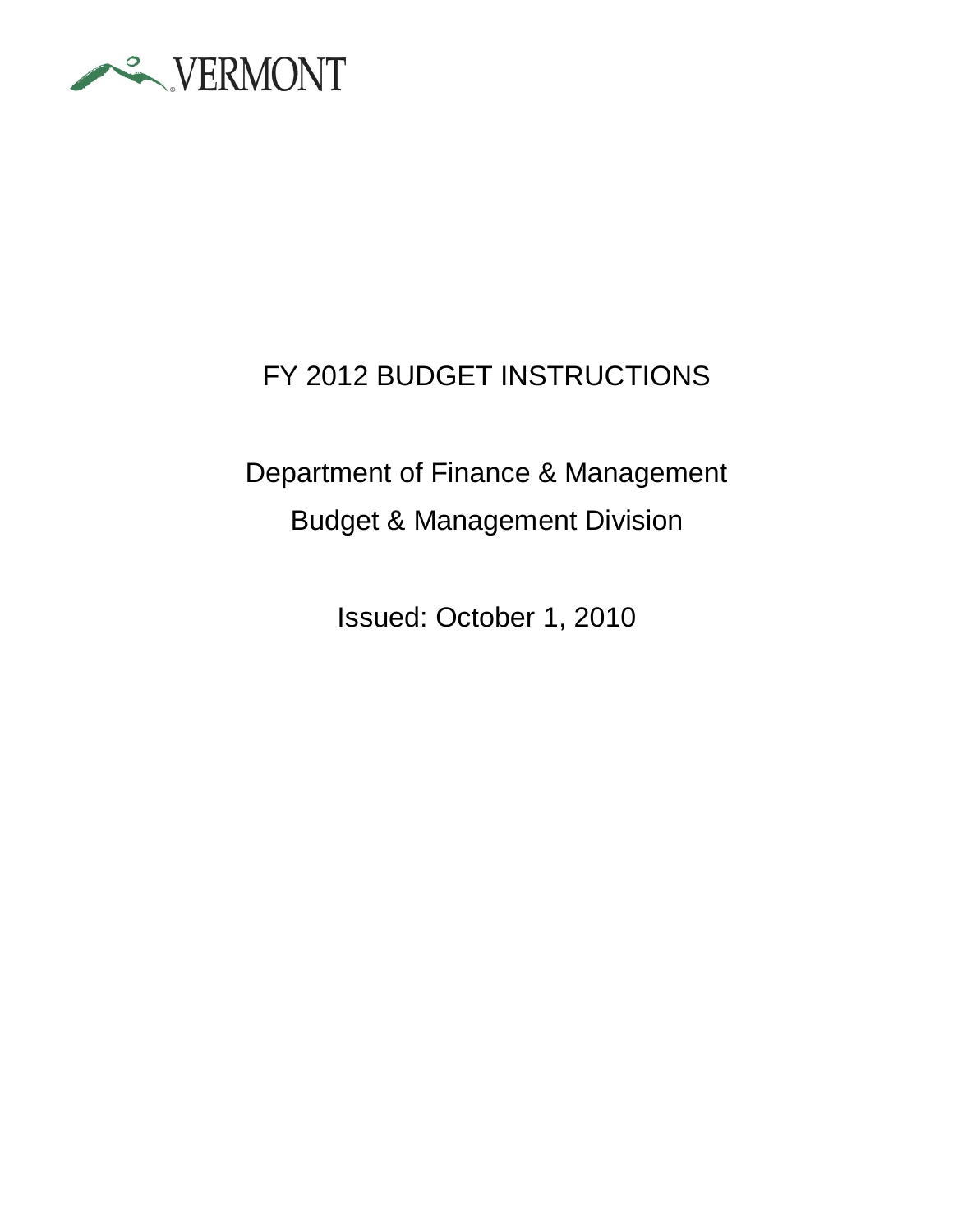| 8. Budget Development Form and Interdepartmental Transfer / Federal Receipts Form:7 |  |
|-------------------------------------------------------------------------------------|--|
|                                                                                     |  |
|                                                                                     |  |
|                                                                                     |  |
| D. Review & Elimination - Excessive & Obsolete Reports 9                            |  |
|                                                                                     |  |
|                                                                                     |  |

## **Attachments:**

| Attachment A: Strategic Overview/Program Profile/Performance Information11 |  |
|----------------------------------------------------------------------------|--|
|                                                                            |  |
|                                                                            |  |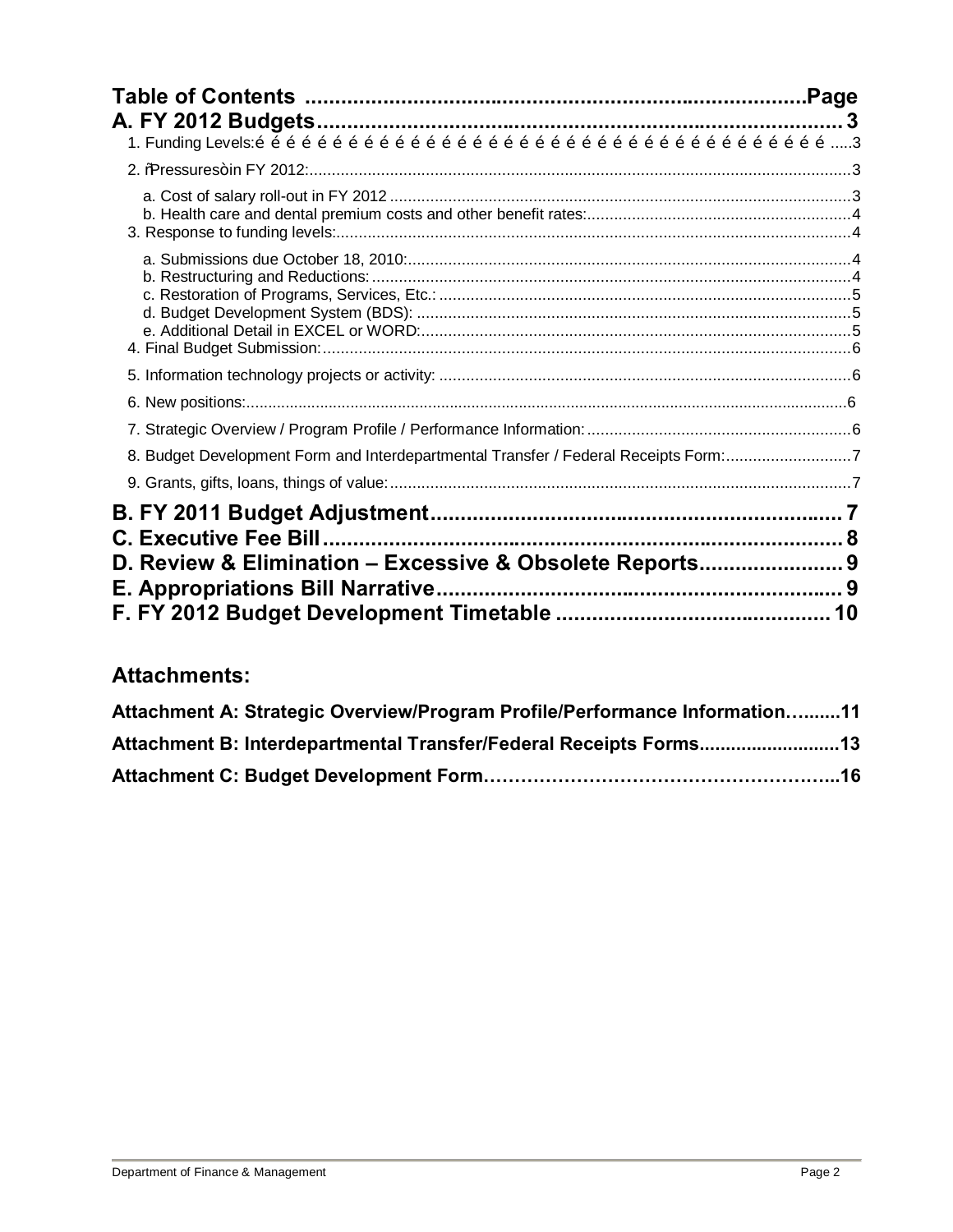## **A. FY 2012 Budgets**

These budget instructions offer guidance in preparing responses to the serious budgetary challenges facing us in FY 2012 and beyond. They ask for a response to FY 2012 funding targets set at a decrease of 6% from FY 2011 General Fund and ARRA levels. This 6% reduction also applies to Internal Service Funds. Your FY 2011 General and Special Fund levels have been adjusted for the labor contract and retirement savings required by 2010 Act 156 Sec. B.1101(a), and the Challenges for Change savings set forth in 2010 Act 68. Responses must be approved by the Agency Secretary and Commissioner or the exempt head of your Department or Office, and **must be submitted electronically to the Governor, through the Secretary of Administration using the mail folder (**[adm](mailto:mailtoadm-budget@state.vt.us)[budget@state.vt.us](mailto:mailtoadm-budget@state.vt.us)**) by October 18, 2010.** (See the "FY 2012 Budget Development Timetable+on page 10 for a complete list of due dates.)

#### *1. Funding Levels:*

Your FY 2012 General Fund targets, reflecting a 6% reduction from your adjusted FY 2011 appropriations, are an attachment to these instructions. Special and Tobacco Funds must be level funded, based on your adjusted FY 2011 appropriations. **Federal funding should be conservatively estimated, cognizant of current Federal actions and prospects. There should be no federal funding from the American Recovery and Reinvestment Act budgeted for FY 2012. Unexpired ARRA receipts from prior fiscal years should be handled as excess receipts and not appropriated again in the FY 2012 budgets.**

All FY 2012 programs, services and activities must be designed to be affordable within these reduced funding levels.

Contact your assigned Budget & Management Analyst for details about the additions and subtractions included in establishing these funding levels.

We need to add this note of caution: that depending on how the overall budgetary picture unfolds, **we may have to revisit funding targets**. Further FY 2011 and 2012 adjustments may be necessary based upon revisions to the consensus revenue forecast at the next scheduled Emergency Board meeting in January, 2011.

#### *2. "Pressures" in FY 2012:*

There may be many routine expenditure pressures that must be covered within your funding targets. While there will essentially be no COLA or step increases for FY 2012, except for those new hires who start at step 1 during the remainder of FY 2011 and during FY 2012, there may be general inflation; specific cost centers experiencing elevated price increases; other contractual increases; growing caseloads and workload demands; and reductions in federal funding.

#### **a. Cost of salary roll-out in FY 2012**

BDS has already restated your salary calculations for the 3% reduction in pay and the suspension of steps for FY 2012.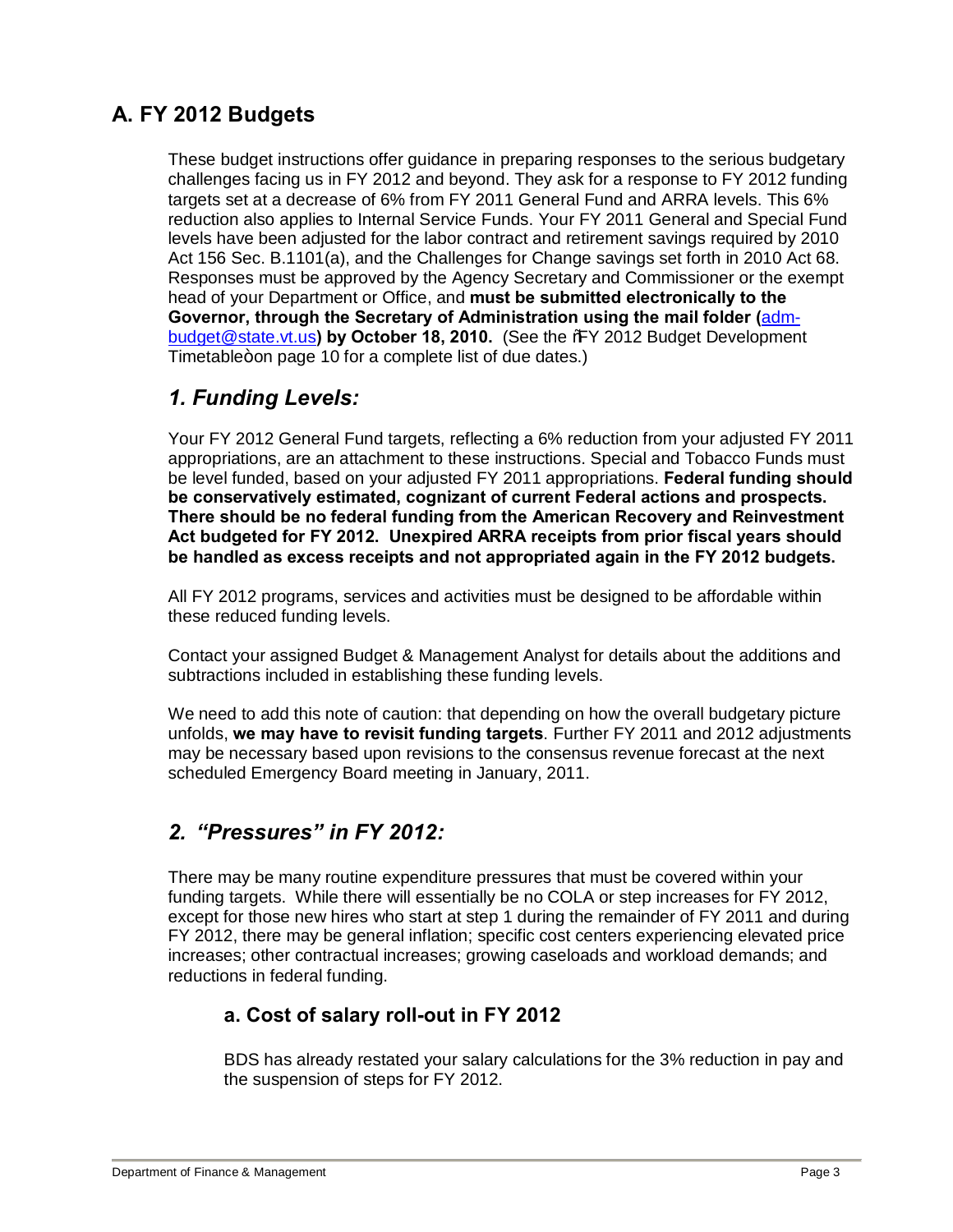#### **b. Health care and dental premium costs and other benefit rates:**

We have centrally installed the benefit rates on the Budget Development System (BDS) for FY 2012 benefit calculations. We have not yet determined a new retirement rate; at this time, assume no change in that rate. We will notify you promptly when the retirement rate has been determined.

#### *3. Response to funding levels:*

#### **a. Submissions due October 18, 2010:**

**Your submissions are due and must be submitted electronically to the Governor, through the Secretary of Administration using the mail folder (**[adm](mailto:mailtoadm-budget@state.vt.us)[budget@state.vt.us](mailto:mailtoadm-budget@state.vt.us)**) by October 18, 2010.** Please contact Linda Morse at 828-2376 to schedule meetings with Commissioner Jim Reardon at your earliest convenience. Responses must be approved by the Commissioner or the exempt head of your Agency, Department or Office.

A major focus of your additional documentation should be an explanation of the elimination and/or changes in programs, services, staffing and activities that will be needed in order to function within the FY 2012 funding levels assigned, as defined above.

#### **b. Restructuring and Reductions:**

Please itemize the restructuring, elimination and reductions in programs, services, staffing, activities, etc. necessary to meet the FY 2012 targets.

In developing your budget, elimination and/or reductions to on-going programs will be necessary to achieve base savings sufficient to place the budget on a sustainable path for the future. Any combination of proposals may be considered.

Any elimination and major reduction in programs and services that you propose should receive special attention in your response, as should any required changes in statute, rule and organization, and other legislative actions.

You will probably have to propose reductions in certain areas in order to accommodate increased expenditures in others. Do not propose reductions that you are not able to defend or savings you will not be able to achieve. Simply passing off programs or responsibilities to other entities or levels of government is also neither constructive nor acceptable.

Preference should be given to the elimination of entire program(s) and/or service(s) rather than across-the-board reductions that jeopardize the stability and sustainability of multiple programs and/or services.

Please consider whether any proposed reductions can begin in FY 2011, so that the programmatic changes will be in effect for the entire FY 2012. Please use the FY 2011 Budget Adjustment for this purpose.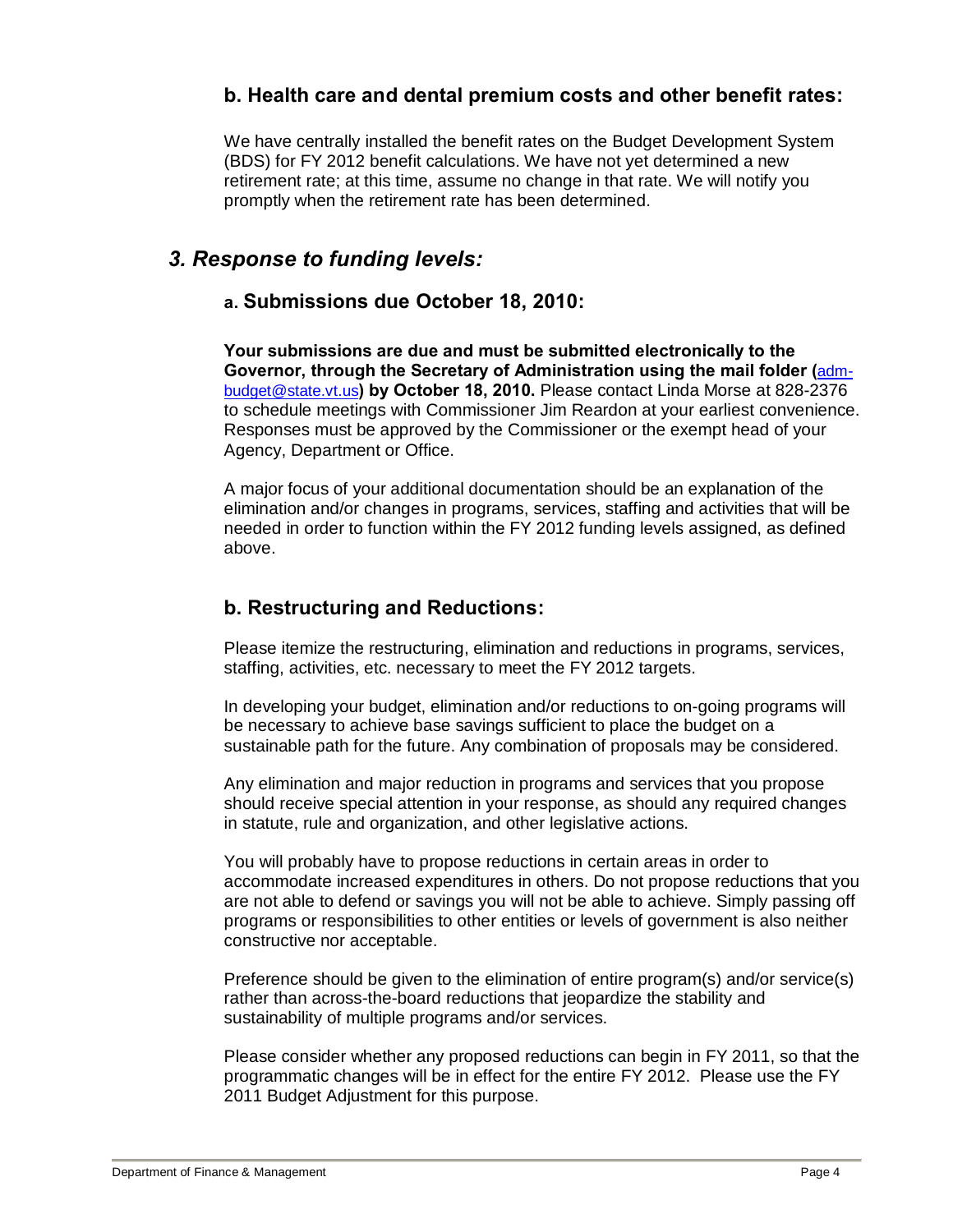Your responses will be reviewed by Finance & Management and the Secretary of Administration. Please be sure your proposals reflect your considered judgment and can be explained as the most constructive response to these funding levels.

#### **c. Restoration of Programs, Services, Etc.:**

Finally, list the order in which you would restore programs, services, etc. if your funding were to increase, and explain your rationale for the prioritization of your list.

Agencies and Departments may shift funding among programs and organizational units to best accomplish their mission and goals, as long as impacts are clearly identified.

#### **d. Budget Development System (BDS):**

Final BDS instructions have been issued and can be found on the Finance & Management website at: [http://finance.vermont.gov/sites/finance/files/pdf/training\\_manuals/BDS\\_instructions](http://finance.vermont.gov/sites/finance/files/pdf/training_manuals/BDS_instructions.pdf). [pdf](http://finance.vermont.gov/sites/finance/files/pdf/training_manuals/BDS_instructions.pdf)

#### **e. Additional Detail in EXCEL or WORD:**

Please provide additional detail and backup to your submission in an EXCEL or WORD document addressing the following three issues:

- · Upward pressures
- Reductions needed to meet funding targets
- Priority of restoration; rationale of prioritization

A simple format for your response would be the following:

#### **Funding target: \$**

**Upward pressures that you face**, including the increased due to inflation, growing caseloads, reduced federal funding etc.; and changed or expanded programs, services, activities:

|      | \$\$ | Explanation |
|------|------|-------------|
| 2.   | \$\$ | Explanation |
| Etc. |      |             |

**Reductions** or eliminations or revisions in programs, services, activities necessary to meet target - Please be very specific as to program / service impact.

|      | \$\$ | Explanation |
|------|------|-------------|
|      | \$\$ | Explanation |
| Etc. |      |             |

**Restoration** of programs, services, etc. if funding level improves. Rank in order of priority (i.e., 1= first thing to restore / add if more funding is made available):

|  | \$\$ | Explanation |
|--|------|-------------|
|  | \$\$ | Explanation |
|  |      |             |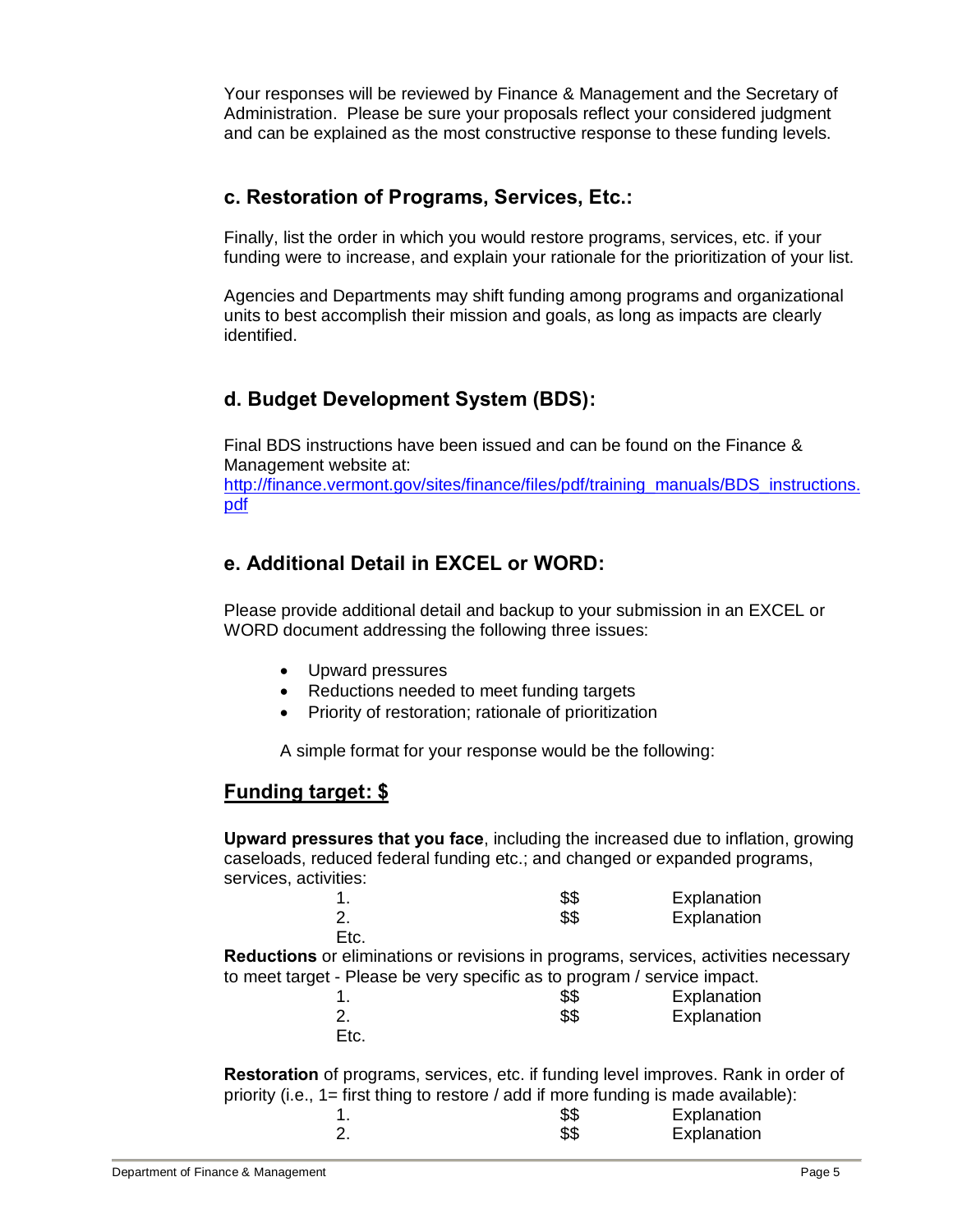Etc.

## *4. Final Budget Submission:*

The due date for final budgets will be communicated to you at a later date.

Final budgets must be submitted via the BDS in an Agency Submitted Version "Type B". Additional materials must be submitted electronically to the Governor, through the Secretary of Administration using the mail folder (**[adm-budget@state.vt.us](mailto:mailtoadm-budget@state.vt.us)**).

## *5. Information technology projects or activity:*

The 2009-2010 Legislature made some important changes to the enabling language related to the Department of Information and Innovation. In the past, DII has had to review and approve any  $%$  aformation technology activity+ with a cost in excess of \$150,000. The term activity is defined elsewhere in the statute and has been interpreted broadly as intended. Beginning with the budget for FY 2012, the threshold for project approval has been reduced to \$100,000 (and later revisions to Bulletin 3.5 will reflect this change), and in addition, the Legislature now is requiring all projects with a cost of \$100,000 or more to be identified and submitted as part of the overall DII budget submission. It is critical that your budget submissions clearly identify each and every IT related project or activity that is valued at \$100,000 or more. This is also a good time to clarify once again that in order to determine whether the threshold has been reached, departments should be including all related costs, which include any vendor contracts or reasonable estimations of those costs, third party software, hardware and internal personnel costs. In the past, this requirement has been interpreted, incorrectly, to only include costs over and above staff and related third party and/or software/hardware costs. Our expectation based on this new requirement as set forth in statute is that any such activity or project meeting or exceeding the threshold that is NOT reported as part of the unified presentation by DII may not be funded at all by the Legislature.

If you have questions about whether an activity or project for which you are planning to expend funds meets the criteria to report those projects to DII, you should contact DII Commissioner David Tucker at 828-4141.

## *6. New positions:*

No new positions will be considered or approved in the FY 2012 budget process. However, recommendations for the %transfer or conversion+of existing positions may be included for consideration.

## *7. Strategic Overview / Program Profile / Performance Information:*

To meet the %orm of budget+requirement in 32 VSA §307(c), your final FY 2012 budget submission must include a strategic overview / program profile / performance information. Instructions for developing this report are included on the form as a separate tab and they are attached (Attachment A).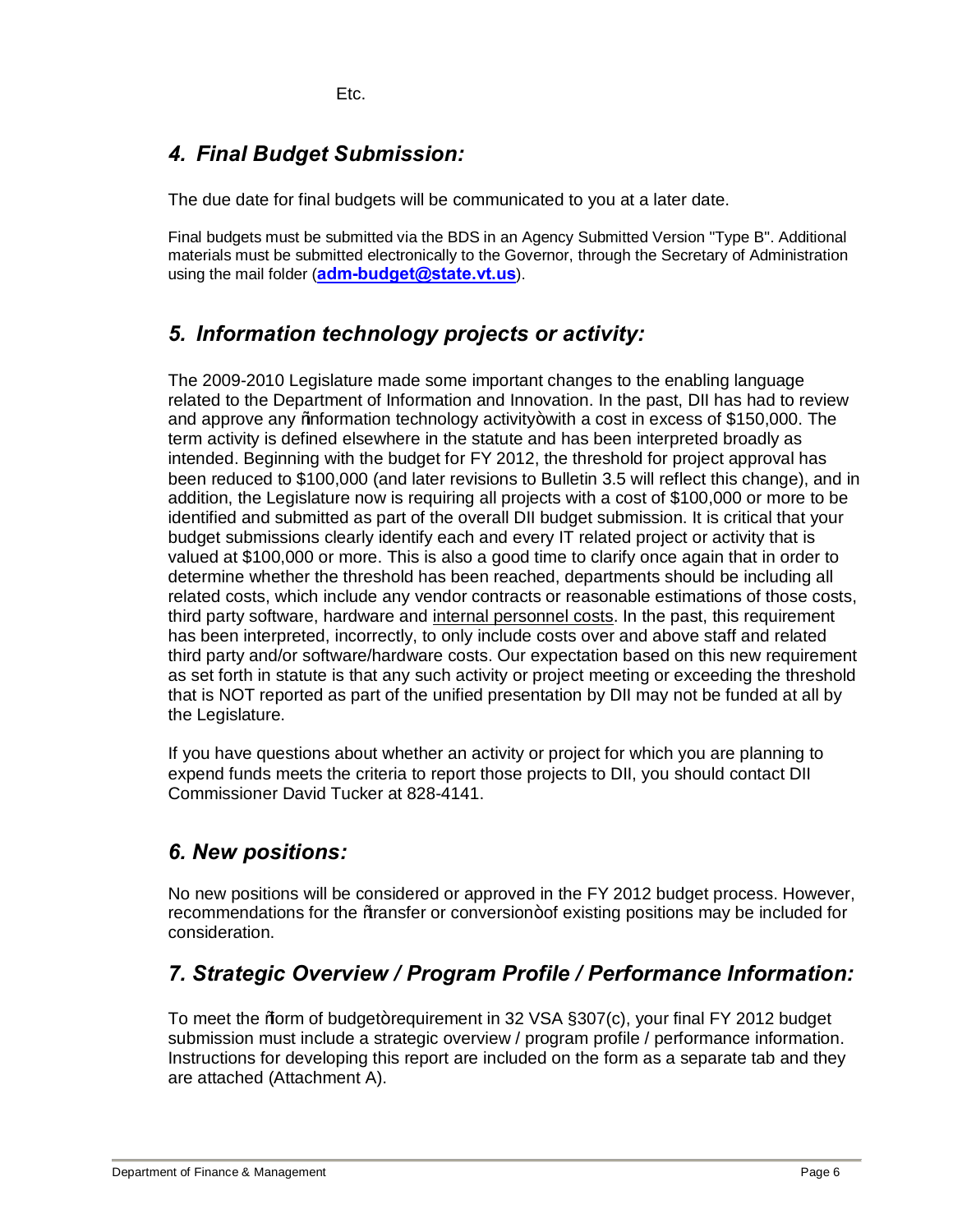#### *8. Budget Development Form and Interdepartmental Transfer / Federal Receipts Form:*

32 VSA §307(b) requires as part of the budget submission detailed information concerning:

- (1) The specific special funds used as receipts in the budget (BDS Report SRO5).
- (2) Explanations of interdepartmental transfers, including which Department is the source**. If your funding is reliant on interdepartmental transfers, be sure to coordinate with the source Department.** Do not assume that both Departments have the same expectations. Written funding agreements are a good idea.
- (3) Budgeted positions (BDS Report CRO3L).
- (4) Changes in program funding levels and associated policy changes in the requested budget.

The BDS can provide information to satisfy the first and third of these requirements; Departments will need to supply documentation on the second and fourth.

Documentation on Interdepartmental Transfers (and Federal receipts) should be prepared on the attached % aterdepartmental and Federal Receipts+forms (Attachment B). The %Budget Development Form+outlining changes from your FY 2011 appropriation, to your FY 2012 request is found in Attachment C.

#### *9. Grants, gifts, loans, things of value:*

32 VSA § 5 requires that **all new grants, gifts, loans or things of value** with a value over \$5,000 received by the State must be accepted in accordance with the procedure in § 5: submission to the Joint Fiscal Office through the Governor. (Form AA-1 is the administrative vehicle for this submission.) **Including these items in the budget is not a substitute for this process.** However, once duly accepted, grants (on-going revenues and expenditures) should, of course, be budgeted in subsequent years.

Please note that items of \$5,000 or less may be accepted, with notice to the Secretary of Administration and the Joint Fiscal Office (see 32 VSA Sec 5(a)(3)).

## **B. FY 2011 Budget Adjustment**

We will not use the budget adjustment to build base spending. We will utilize the FY 2011 revenue forecast approved by the Emergency Board in January, 2011. The budget adjustment process may be considered for extraordinary needs that we have not already identified, and for internal funding changes that cannot be accommodated by administrative means (i.e., appropriation transfers, excess receipts, etc.).

**The first recourse in solving budget issues is to redirect resources within your existing funding.** Please bring to our attention any significant issues you mean to handle in that way, identifying the problem and your solution, and whether Budget Adjustment action (e.g., transfer of funding between appropriations) is required. Any requests for additional spending will have to meet a very high standard of necessity. Prior to consideration of a request, expenditure patterns at the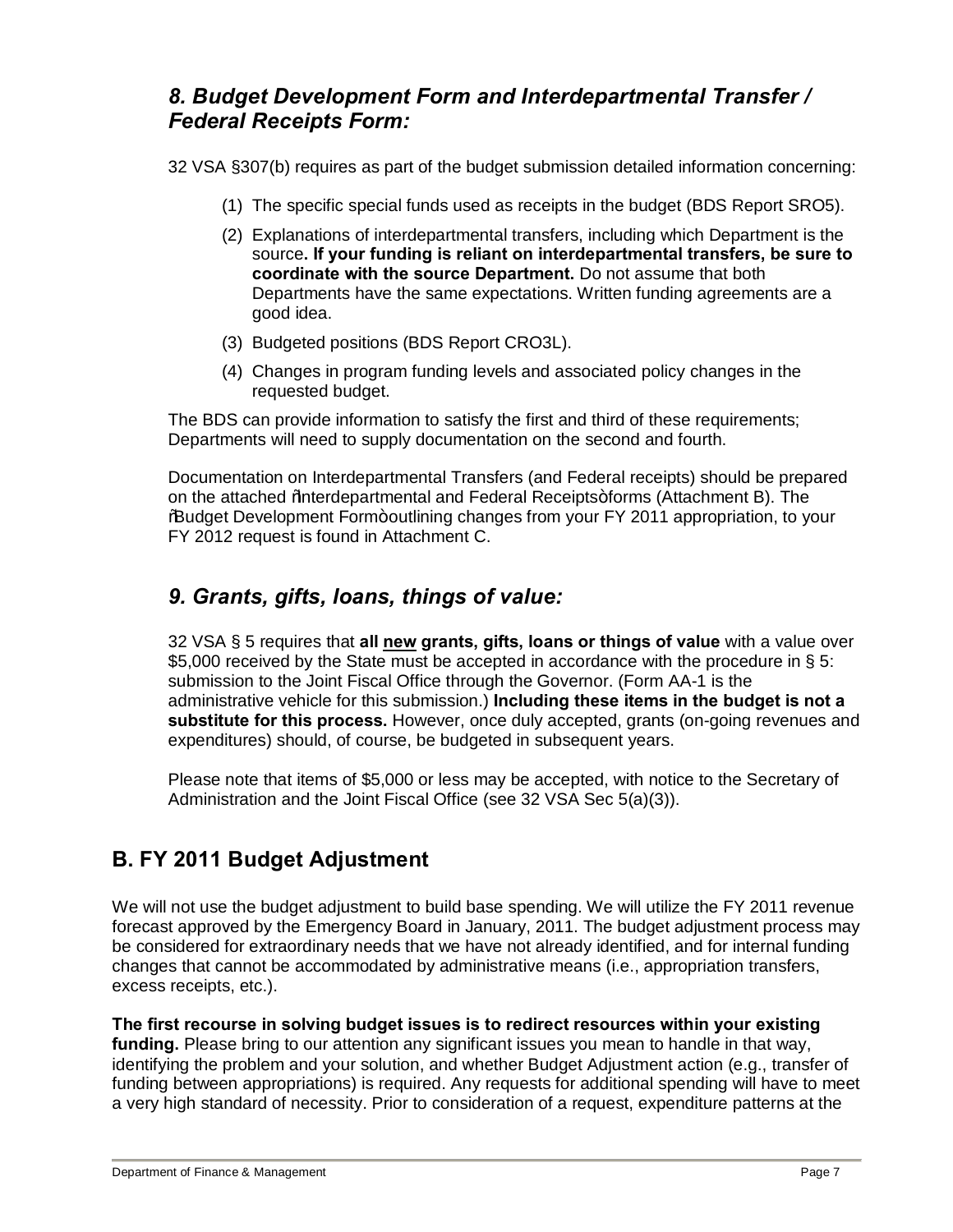requesting department will be reviewed by your Budget and Management Analyst to ascertain expenditure rates that could have mitigated the need for the request.

We may be using the Budget Adjustment for funding and programmatic changes that can be implemented prior to FY 2012. Please bring to our attention any opportunities to trim funding, reduce or restructure and eliminate program activities in FY 2011, to ease the transition to reductions required by the significant funding constraints of FY 2012 and future fiscal years.

Further FY 2011 adjustments may be necessary based upon revisions to the consensus revenue forecast at the next scheduled Emergency Board meeting in January, 2011.

Notification of budget adjustment proposals, including those that would amend language with or without fiscal implications, should include a description of the causes of increased or decreased expenditures or receipts, the related actions already taken to contain increased spending, and the proposed remedy. Please consider for possible use against your needs any amounts you may have carried forward from FY 2010 to FY 2011. Your request should cite all specific sections of the FY 2011 Appropriations Act that are affected and include draft language of the changes required.

**Your requests for inclusion in the Budget Adjustment must be submitted electronically to the Governor, through the Secretary of Administration using the mail folder (**[adm](mailto:mailtoadm-budget@state.vt.us)[budget@state.vt.us](mailto:mailtoadm-budget@state.vt.us)**) by October 18, 2010.** Responses **m**ust be approved by the Commissioner or the exempt head of your Agency, Department or Office.

We encourage requests for transfers of appropriations or expenditure of "excess receipts" that you can anticipate, that (1) represent on-going expenditures that have repeatedly been handled as excess receipts; or (2) for large amounts, to be presented for the FY 2011 Budget Adjustment. While administrative solutions (i.e., approval by the Commissioner of Finance & Management) remain available for such items that you cannot now predict, we want to utilize the Budget Adjustment more fully for the review and approval process and most certainly for sizeable and potentially controversial transfers or increased expenditures.

New grants should be submitted for approval per 32 VSA § 5. We will send them to the Joint Fiscal Committee separately; **do not include them in the Budget Adjustment as proposed changes to appropriations.**

## **C. Executive Fee Bill**

In our 3-year cycle, the focus of the Executive Fee Bill this year will be in the functional areas of "general government," "labor," "general education," "commerce and community development" and "transportation". Other than for emergency situations, only these areas of State government will be considered for inclusion in the Fee Bill. Changes in fee legislation might include: new fees, changes to existing fees, reauthorization or termination of fees, re-designating the funds into which the fees are deposited, and clarifications in current statutory authorities to charge and retain fees. Any changes you propose should be designed so that no additional adjustments would be needed at least for three years, when your opportunity to change fees will again occur.

Your fee changes should be consistent with your budget proposals and any fee changes that would create differences from revenue projections based on current fee or charge structures need to receive specific approval from your Budget and Management Analyst.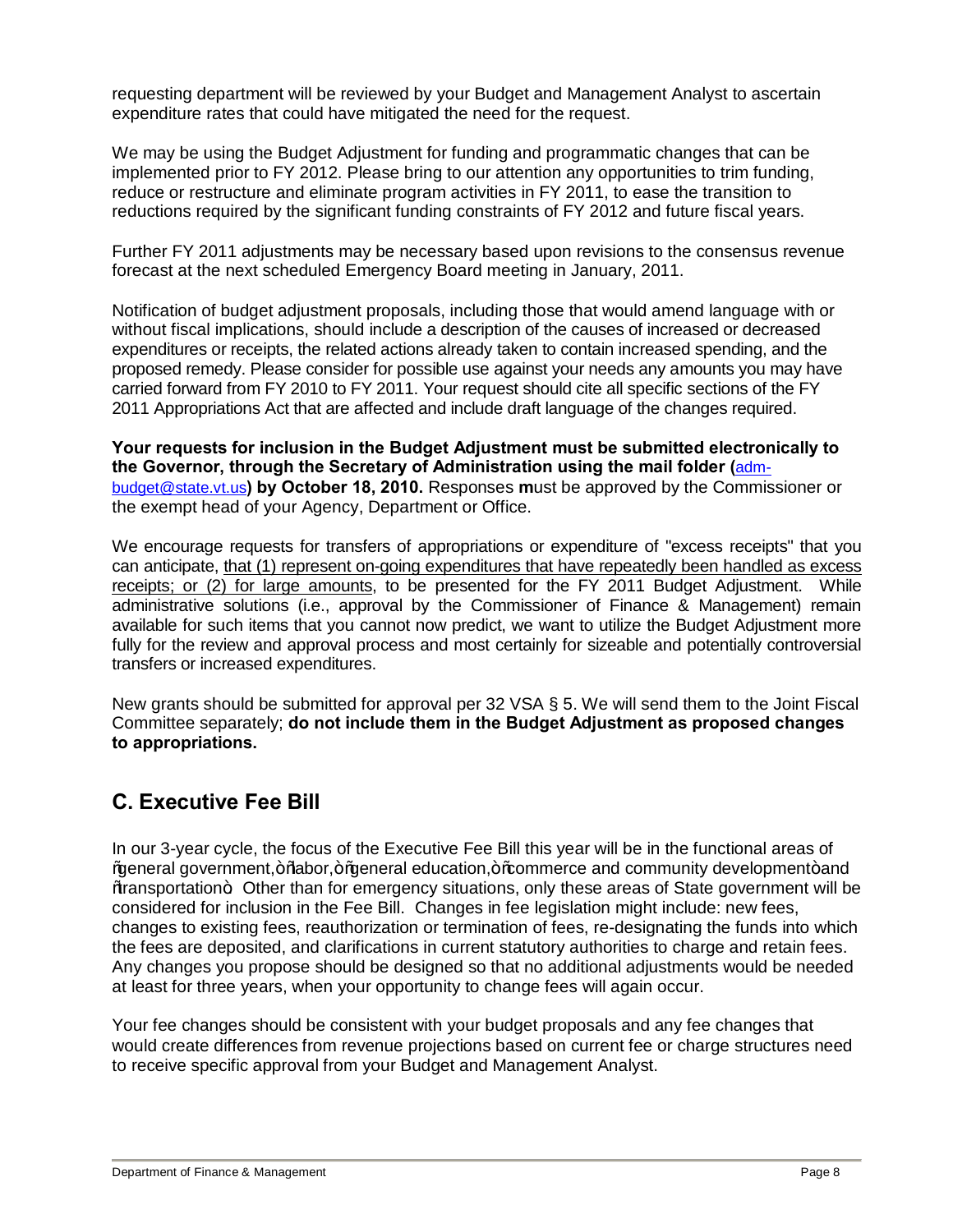Please be sure that ALL fee change proposals are forwarded to our office for inclusion in the Fee Bill, even if the associated programmatic changes were to occur in different pieces of legislation. They may ultimately be rejoined in the other legislation, at the Legislature tis discretion.

Proposals should cite the existing statute, showing exactly how it needs to be changed, and provide a strong rationale for the necessity of the change. Any revenue impact should also be clearly shown.

32 V.S.A. §605(d)(2) specifies the justifications deemed acceptable in support of fee requests, and which should accompany the requests. The prime consideration is an analysis or discussion of the relationship between the revenue to be raised by the fee or the change in the fee, and the cost or the change in the cost of the service, product or regulatory function supported by the fee. The underlying premise is that, normally, fees are tied to costs of service; other justifications may be advanced, but they must be clearly supported and grounded in policy considerations. Please contact your Budget Analyst at Budget & Management to discuss any such rationales.

The Legislature has asked that proposals for the Fee Bill be prepared using a specific electronic format which we will send on request. (Contact Otto Trautz at: [otto.trautz@state.vt.us](mailto:otto.trautz@state.vt.us) to request the format.) **Please submit your proposals to Otto Trautz in the electronic format by October 22, 2010.**

### **D. Review & Elimination – Excessive & Obsolete Reports**

We will continue to bring to the Legislature recommendations to repeal statutory on-going report requirements, where the reports are not playing a useful role in legislative decision-making or in the development of public policy.

## **E. Appropriations Bill Narrative**

Please closely review the verbiage associated with your appropriations or programs in 2010 Act 156 (see Secs. E.100 – E.915) and return a copy of those portions of Act 156, marked up for any changes or deletions. For language to be included in the FY 2012 Appropriations Bill it must be essential. Any other language should be deleted. (Note that Sec. A.102(c) of Act 156 states that unless otherwise specified, language in Act 156 is good for FY 2011.) It is your responsibility to be aware of language from other bills and prior years which may need modification. **Please submit your marked-up narrative portions (hard-copy) to your Budget & Management Analyst by December 6.**